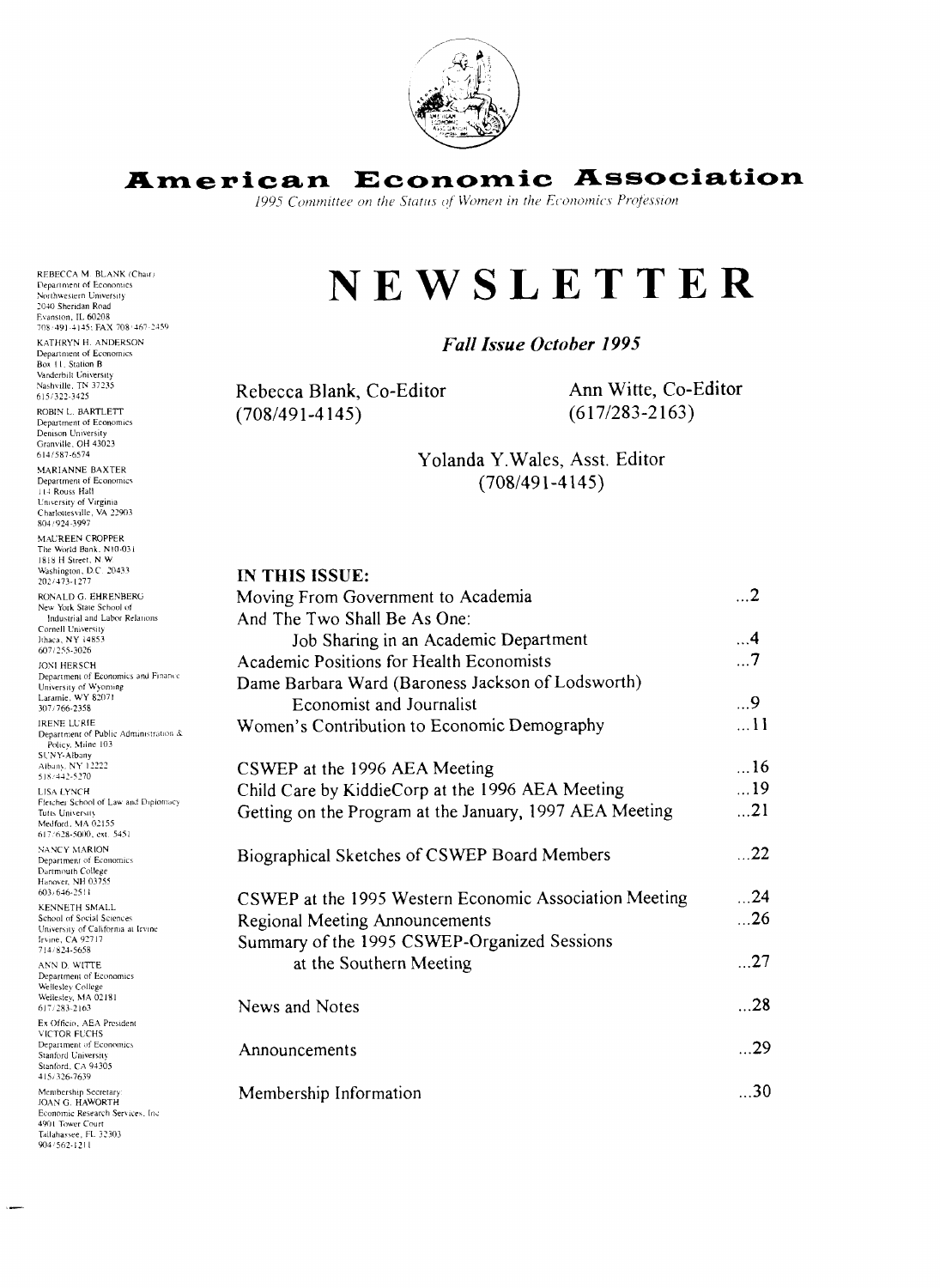### **MOVING FROM GOVERNMENT TO ACADEMIA**

*Thomas D. Hopkins* **Arthur J. Gosnell Professor of Economics** *Rochester Institute of Technology* 

One type of career transition that may become more attractive in the near future is shifting out of government and into higher education. I made such a change a decade ago, and this essay looks back on how the process unfolded for me.

I had held a series of positions as analyst and manager in the Executive Ofice of the President during three sharply contrasting Administrations, those of Presidents Ford, Carter and Reagan. The key challenge for my intended transition was that, while much of my government work was on issues academics find respectable, I lacked a record of publications in refereed journals. The incentive structure, long hours and managerial duties in my government work had not been conducive to published research.

Once I had decided that college teaching would be the best next step on my career path, my transition had two stages--a four-year search for a suitable tenuretrack position, followed by a three-year process of achieving tenure. At the outset, I expected that the setting I should seek was the type with which I had most familiarity--a small, undergraduate, liberal arts college. I had attended and thrived in such a college as a student, and I had fond memories of my first post-doctoral job teaching for several years in this kind of institution. But my initial search for a liberal arts setting was deflected by indications, among other things, that I would encounter a severe salary jolt at those schools willing to take a gamble on an academically-rusty ex-bureaucrat.

I spent the first two years of my transition teaching graduate students in a public policy program at a large university. This visiting appointment proved to be an excellent experience and a natural bridge back into academia. While my government work had moved me some distance from the pedagogy of Principles I, it suited me ideally to working with students entering public service themselves, while I brushed up on library and chalkboard techniques. I also sought out a variety of public policy consulting assignments in addition to my teaching, which increased my visibility and produced marketable evidence of my scholarship.

In the third and fourth years of the transition, I coupled job search with consulting and visiting teaching appointments, including one which gave me a welcome opportunity to renew my undergraduate teaching skills. I gradually acquired a realistic sense of my own strengths and interests, recognizing that applied policy research and small class-size teaching were where I had a comparative advantage.

During this period, I continued to scan Job Openings for Economists, responding to notices that looked promising. It was this process that connected me

## *2* - *CSEP Newsletter, Fall 1995*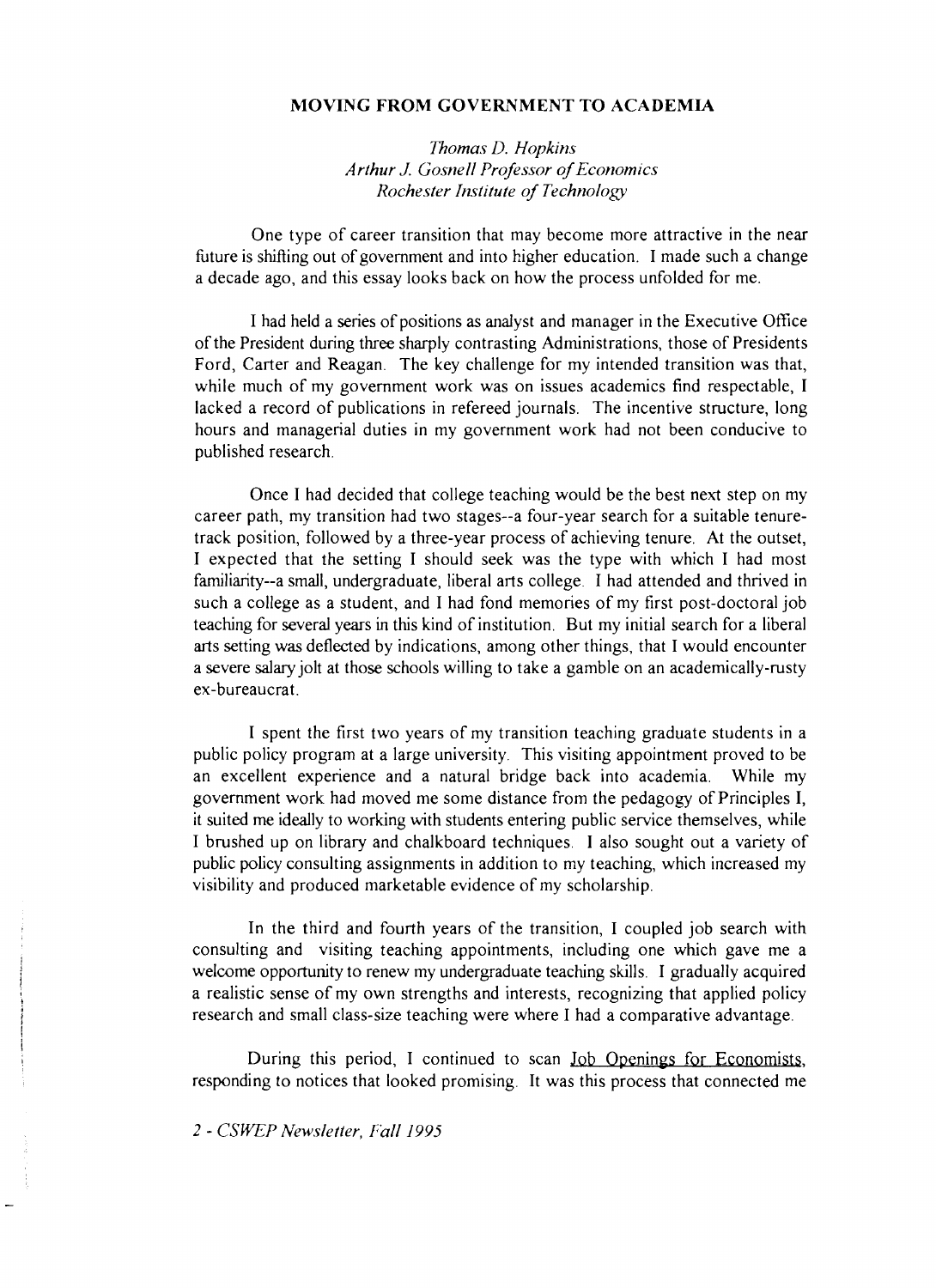with what proved to be my permanent teaching position in a large, technical institution with an undergraduate, small class-size setting. A routine letter of inquiry started a series of discussions leading to my appointment in a newly endowed chair, set up with specifications that I could not have better tailored to my own experience and aspirations. The emphasis of this institution is on quality teaching and the kind of applied work I most enjoy. An initial three-year trial appointment ensued during which my earlier research initiatives came to fruition, and my classrooms benefited from my government policy work. The academic calendar permits me to participate on an on-going basis in a variety of government projects, and my university incentive structure rewards such involvement. As a result, tenure followed smoothly, as did renewal in the chair.

My transition took considerably longer than I had expected, and I had misgivings at numerous points along the way. Yet this did have one important advantage. Being forced to explore alternatives at a rather slow pace exposed me to a wide array of options and enabled me to sample some of them with care. In my own case, it proved crucial to spend time defining a vision of a career path that I would find satisfying while staying receptive to the quite unexpected opportunities that kept arising. Many of these opportunities resulted from active networking, and my success in identifying and responding to them owed much to a highly supportive family and loyal friends. The net result is an academic job that is a far better fit for me than any I could have anticipated at the outset.



3 - CSWEP Newsletter, Fall 1995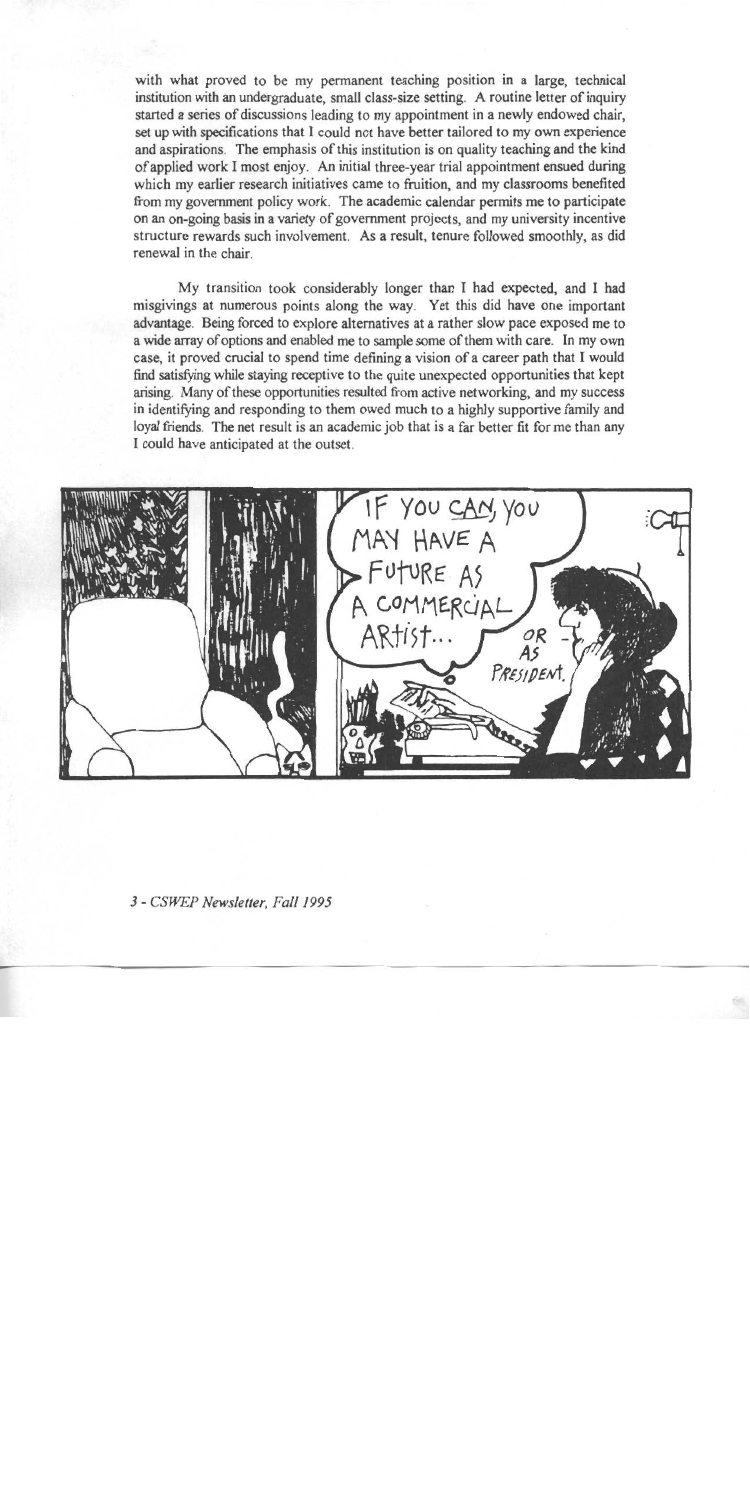# **AND THE TWO SHALL BE AS ONE: Job Sharing in an Academic Department**

*Murk Montgomery and Irene Powell Grinnell College* 

It is quite common these days for both members of a married couple to have the same level of professional training. Often they will both be trained in the same field. But for academic couples, there is a simple rule of thumb: if you have the same level of training, in the same field of study, then don't expect to have the same zip code. In other words, if you fall in love with another Ph.D., don't expect to whisper sweet nothings to him without the help of Sprint or MCI. A modern alternative to the long-distance marriage, however, is the sharing of one academic position. Or maybe the sharing of one-point-something academic positions. For example, the authors of this article each represent between .7 and I .O associate professors at Grinnell College, with an annual mean of .9, and a standard deviation of about . I. (This is not something we try to explain at cocktail parties.) Our joint contract stipulates that we teach no fewer than seven courses between us per year, and up to ten (full-time) if we and the college mutually agree. In this essay we consider the advantages and disadvantages of this kind of arrangement.

Not every college or university is ready to embrace the shared academic contract. In fact, it will only happen for one of two reasons:

- I) An angel of the Lord appears to the dean and demands he implement a shared contract policy; or
- 2) The school has trouble recruiting women.

Often both things have to happen. A place like Grinnell, where we teach, has a strong incentive to resort to shared contracts because it is a small college, in a town of 8000, deep in the heart of Iowa. Rural Iowa. A female professor here may have trouble finding her husband a job better than the one Henry Fonda had in The Grapes of Wrath. If the husband is in the same academic field, a shared contract may be an attractive option.

There are goods things and bad things about shared contracts, of course. Obviously, a couple sharing a job earns less money than if both spouses had full-time jobs at separate institutions. As economists, we can't dismiss this as a trivial disadvantage. But the earnings differential may be smaller than you think. Even if you share a single full-time job, you can usually pick up extra courses to teach. In any given year, there is nearly always someone in your department on leave. When we were recruited, our department was actively seeking a job-sharing couple to create some flexibility in leave replacement. Moreover, don't forget that there is complementary slackness between your budget and time constraints. If you earn less money it's because you

## *4* - *CSWEP Newsletter. Fall 1995*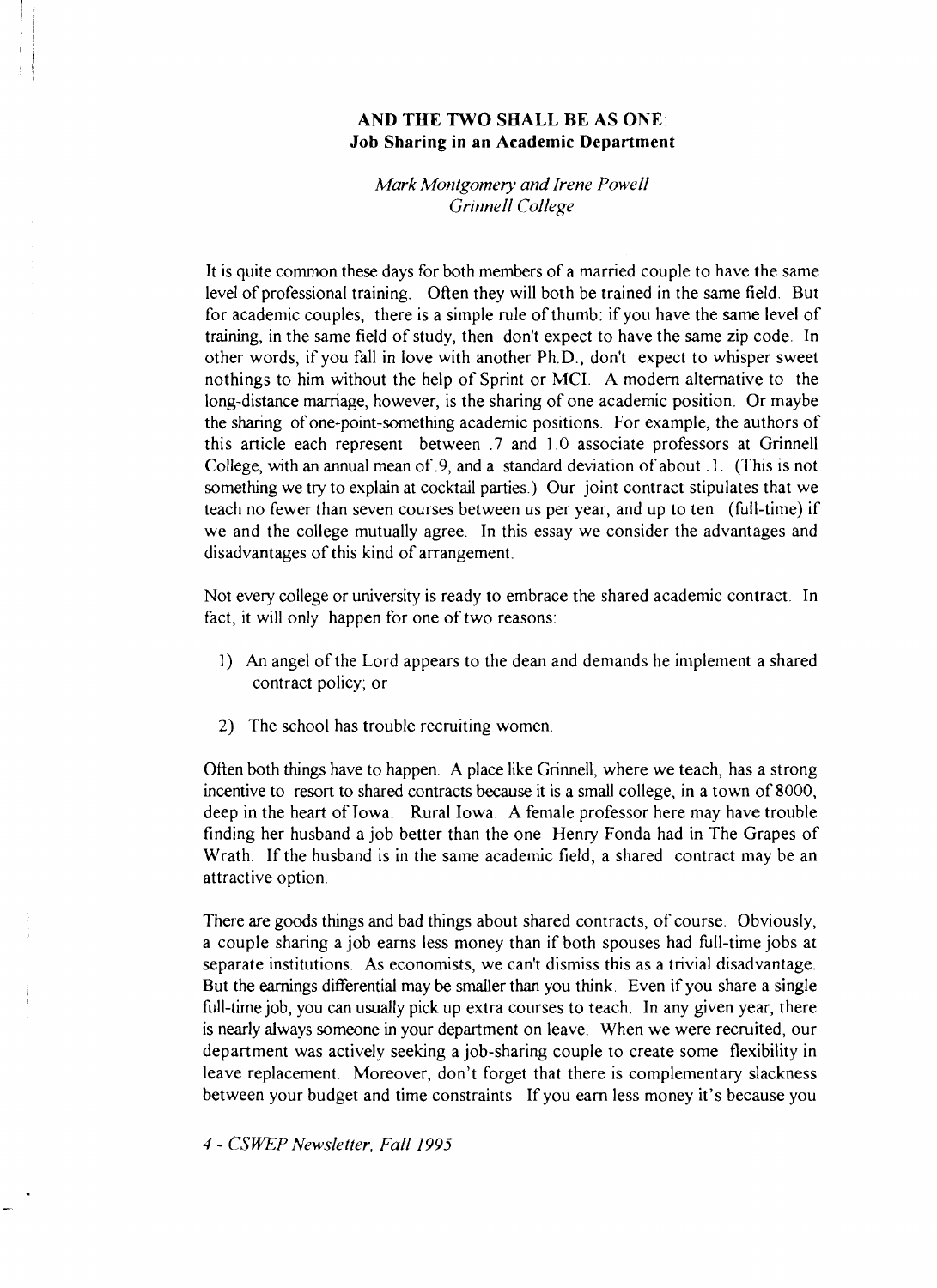have less teaching to do. For two assistant professors who want to establish research records, the extra time is a major advantage. For example, the lower time requirements of the shared contract will certainly make it much easier for you to have children. (Actually we couldn' t decide whether that's an advantage or a disadvantage of a shared contract, so let's just call it a "feature.") And finally, consider another terrific aspect of splitting a single job: you and your spouse will spend more time together every day than almost any couple you know. A lot more time. (Well, here again, better just call that a feature.)

All right then, let's suppose you and your spouse have abandoned the dream of twin endowed chairs at Stanford and are willing to try a shared position. You have found an institution that is open-minded, progressive, and in tune with cutting-edge innovations in personnel management. Or, at least, one that's out in the sticks. What should you negotiate in your shared contract? First, of course, find out how tenure and promotion requirements will be handled by your institution. Work this out up front. One position-sharing couple we know was told by their chair that he expected twice as much research from each of them because each would be only doing only half as much teaching. WRONG! [Loud Buzzer]. The point of a shared contract is not for the college to get four times as much research for the same salary. Technically, for a single paycheck, the college should expect that you'll each do half as much teaching, half as much research, and spend a lot more time watching Days of Our Lives. In fact, of course, you'll do more than that. The school will get more research and service than they would from a full-time professor, and that redounds to the greater glory of both the college and the couple. All well and good. But don't give them the right to demand it of you.

Along the same lines, how much college service will you do? At Grinnell, we typically each do as much student advising and serve on as many committees as full-time faculty members. We know a couple at Kenyon College, however, who have a similar shared contract, but apparently more brains, because they negotiated the right to limit their committee work.

Speaking of teaching, research and service, how will yours be evaluated: will they treat you **as** a couple or two individuals? For promotion and tenure Grinnell reviews each partner in the shared contract separately. In this respect the shared contract is not much different than two positions. But for the joint position there is an additional question of timing. One school of thought holds that two half-timers should get twice as many years to produce a tenurable portfolio as full-time faculty. Our friends at Kenyon, for example, were offered seven to ten years, at their own option. Usually, however, the institution is not opposed to your coming up in the regular time frame. The final important issue regarding tenure is what happens if only one of you gets it. Do both partners have to hit the road, or may one of you assume a full-time position? We have heard of at least one case where neither is permitted to stay.

Salary issues can be a little complicated, especially when raises are based on merit. Until recently, Grinnell insisted that we be paid identical salaries, prorated by the

*5* - CSWW *Newsletter. Fa16 199.5*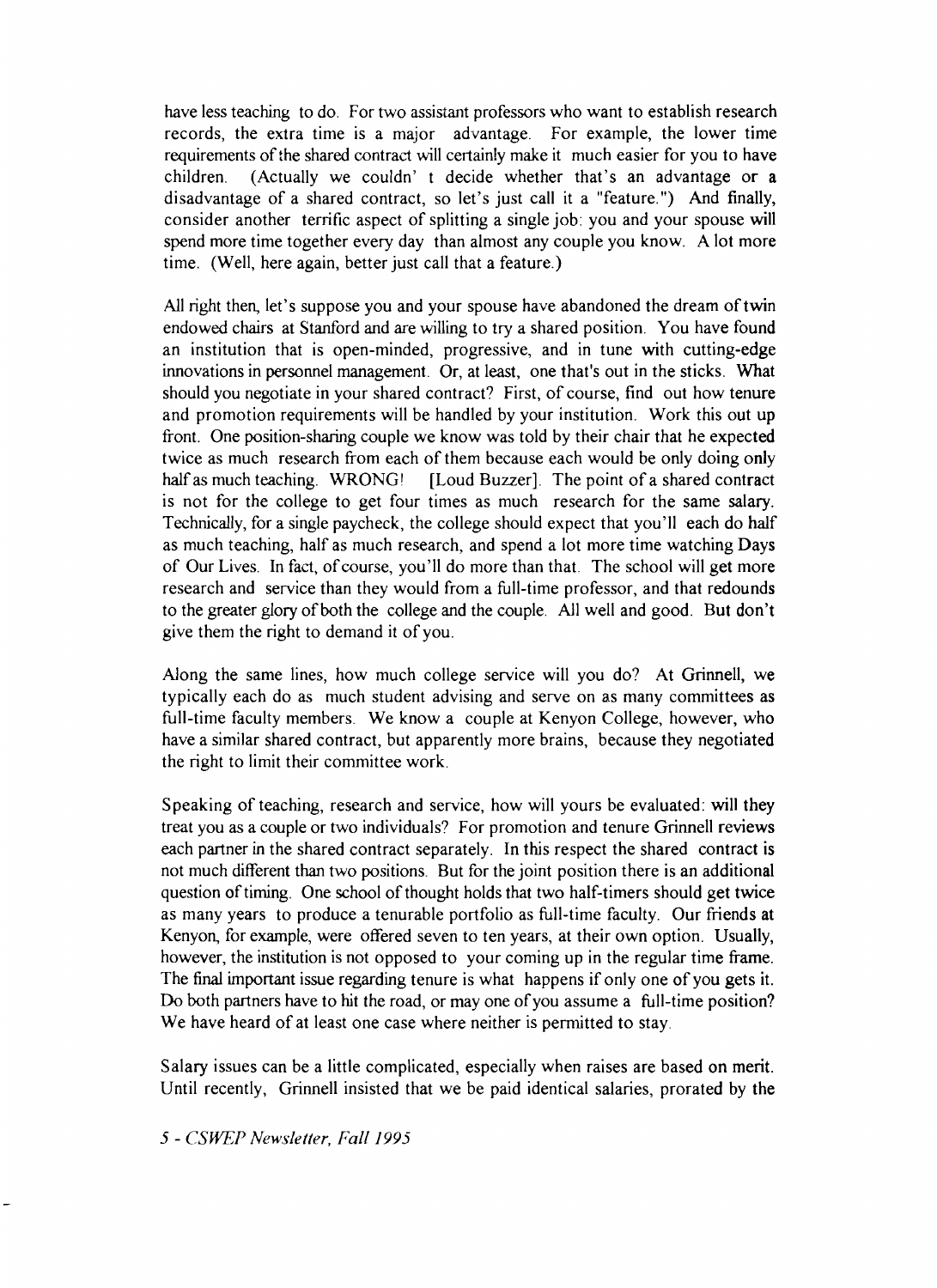number of courses we taught. As it happened, one year Powell ranked 5 on the five-point merit scale, while Montgomery ranked only **3.** So they averaged and gave us both a rank-4 raise. As a result, Montgomery became professionally jealous of Powell and Powell began to think of Montgomery as a drag on her career. Recent reforms made it possible for a couple at Grimell to opt for separate salaries. For us, financially, that should be very worthwhile since those divorce attorneys cost a fortune.

There are lots of other details to work out with a shared contract, some of them things you might not think of. Benefits can be an issue, of course, such as whether you both get full life insurance, and whether you each get full research support, including travel to professional meetings. (At Grinnell, "yes" to all of the above.) Also, you need to determine how sabbatical pay is handled: is it based on one full-time teaching load, or on the amount of teaching you have both actually done. (At Grinnell, it's the latter, averaged over the previous six years.) If you eventually get divorced, may one of you automatically assume full duties? And how about parental leave and early retirement? These are all things to pay attention to.

For many young academic couples a shared contract is an idea worth considering, at least as a starting point for two careers. It may be very attractive when compared with having one partner languish in temporary positions so that the two of you can maintain one household. If one of you already works at an institution that doesn't have this arrangement, you might try suggesting it. If you do, be prepared for your dean to make a really funny face. (It may be worth mentioning it just to see that.) Anyone who would like a copy of Grinnell's contract arrangement can write to the authors at Dept. of Economics, Grinnell College, Grinnell IA, 50112. Our E-mail addresses are Powelli@ac.grin.edu and Montgome@ac.grin.edu



6 - *CSWP Newsletter, Fall* **1995**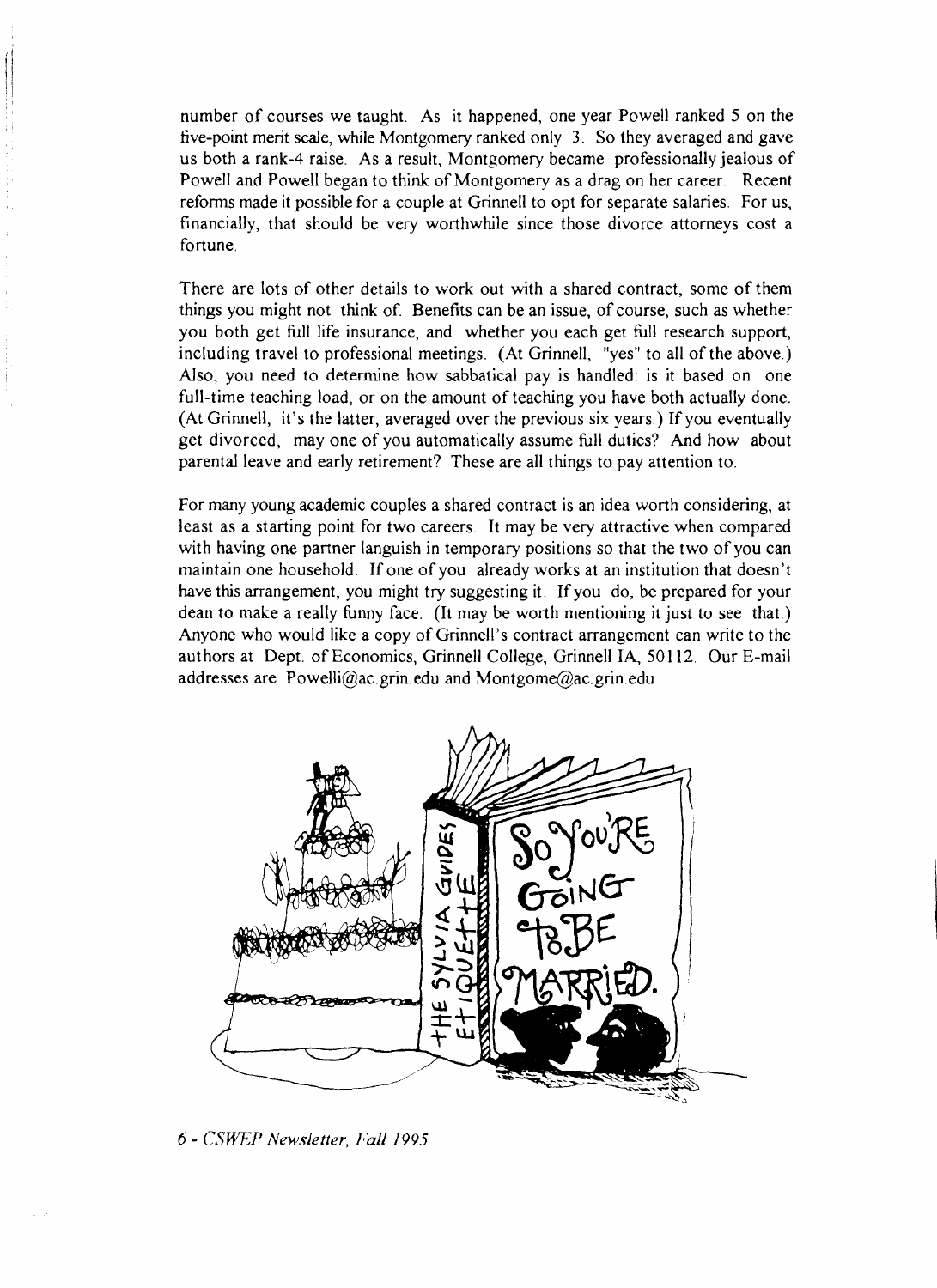### **ACADEMIC POSITIONS FOR HEALTH ECONOMISTS**

*Niccre* **L.** *McKay Trinity University* 

The state of health economics today brings to mind that blessing (or curse) "may you live in interesting times." With all of the changes, turmoil, and uncertainty in the medical system and the entire area of health care, this is certainly an interesting time to be a health economist. Health economics is a lively and growing field, with a multitude of opportunities for timely, important, and sometimes controversial research, teaching, and consulting. There are numerous job opportunities for health economists, not only in academic world, but also in non-academic areas such as government, consulting, and private business. However, because these are such "interesting times," those of us who are health economists can by no mean expect a stable, tranquil, unchanging work environment.

Although there are many job opportunities for health economists in nonacademic areas, I will focus here exclusively on academic positions because I have spent my entire career in academics and that is what I know best. I will classify academic positions for health economists rather loosely into four general categories, based upon the type of students taught, even though research in health economics is in no way bounded by the categories. The rationale for the classification is that the type of academic appointment defines the rules by which one is judged for tenure and promotion.

The first category consists of positions in Departments of Economics. The expectation with respect to teaching typically is three or four different economics courses, at either the undergraduate or graduate level, with health economics being a specialty course. One is, of course, expected to teach courses outside of the area of health economics. In an economics department a health economist is simply an economist among other economists, and one's performance is judged by roughly the same standards as a macroeconomist, a labor economist, or a game theorist. The advantage of choosing an economics department is that the rules of the game are fairly straightforward and well-established. The disadvantage is that many economics departments place a reduced (or possibly no) value on publications in non-economics journals, which are primary research outlets for many health economists. A health economist is expected to publish her research in mainstream economics journals just like anyone else. Furthermore, because in most economics departments there is typically only one health economist, it is sometimes difficult to find colleagues with similar interests. Nonetheless, many distinguished health economists have spent their entire career in an economics department.

The other types of positions are all in interdisciplinary departments, which in this context simply means that the academic department includes individuals from variety of disciplines. One interdisciplinary option is to teach students training for careers in the public sector. Appointments in this category would be in Schools of Public Health, Public Policy, Public Administration, or Government, with most courses at the graduate level (most commonly master's degree).

Another option is for a health economist to hold a position in a Department of Business Administration where the focus is on training students to become

# *7* - *CSWEP Newsletter, Fall 1995*